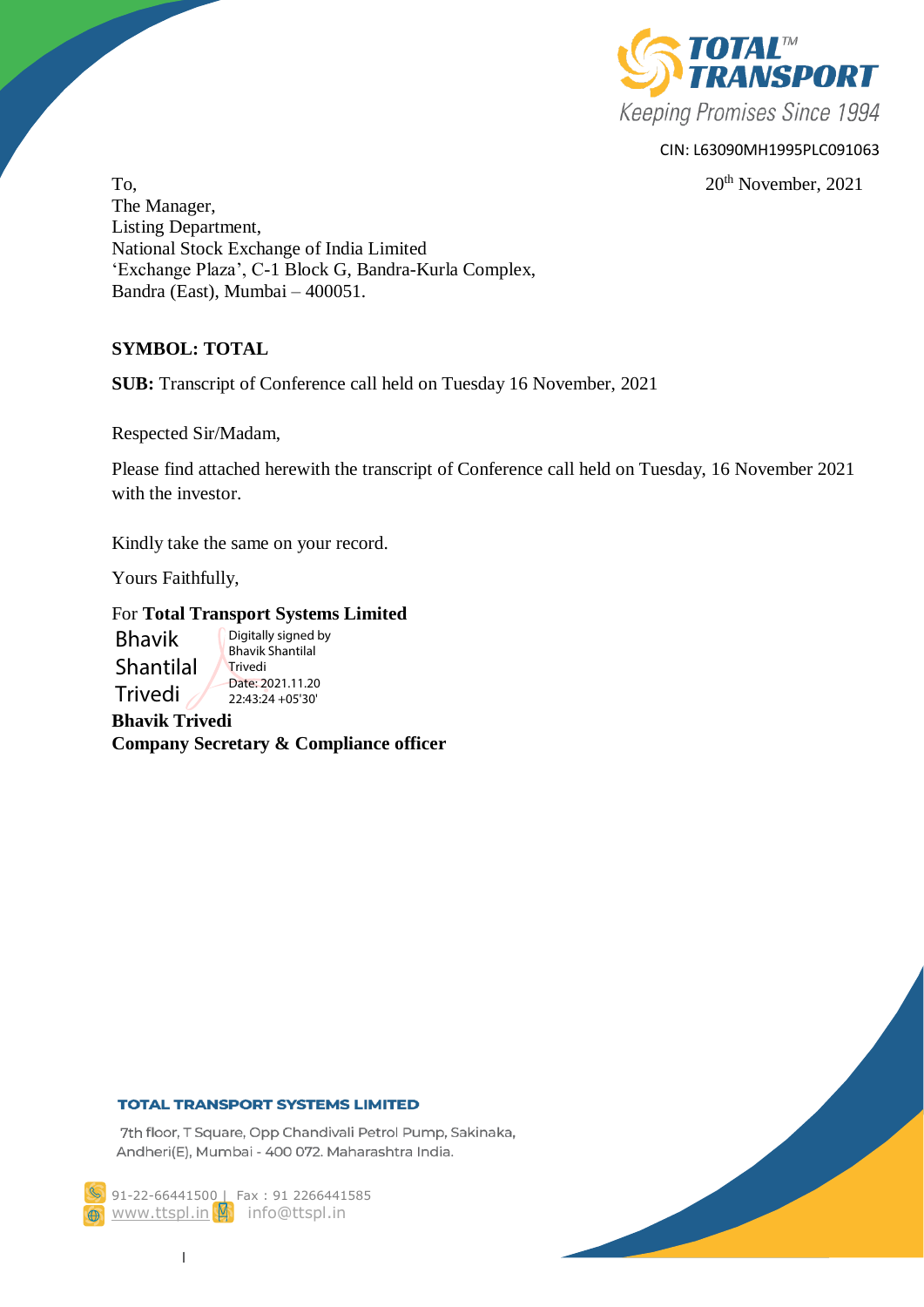

# "Total Transport Systems Limited Q2 – H1 FY-22 Earnings Conference Call"

**November 16, 2021**





**MANAGEMENT: MR. SHRIKANT NIBHANDE – PROMOTER AND CHIEF FINANCIAL OFFICER MR. MARKAND PRADHAN – MANAGING DIRECTOR MR. SANJIV POTNIS – DIRECTOR MR. KAUSHAAL BUCH MRS. ANUSREE KORE – GENERAL MANAGER (FINANCE & ACCOUNTS)**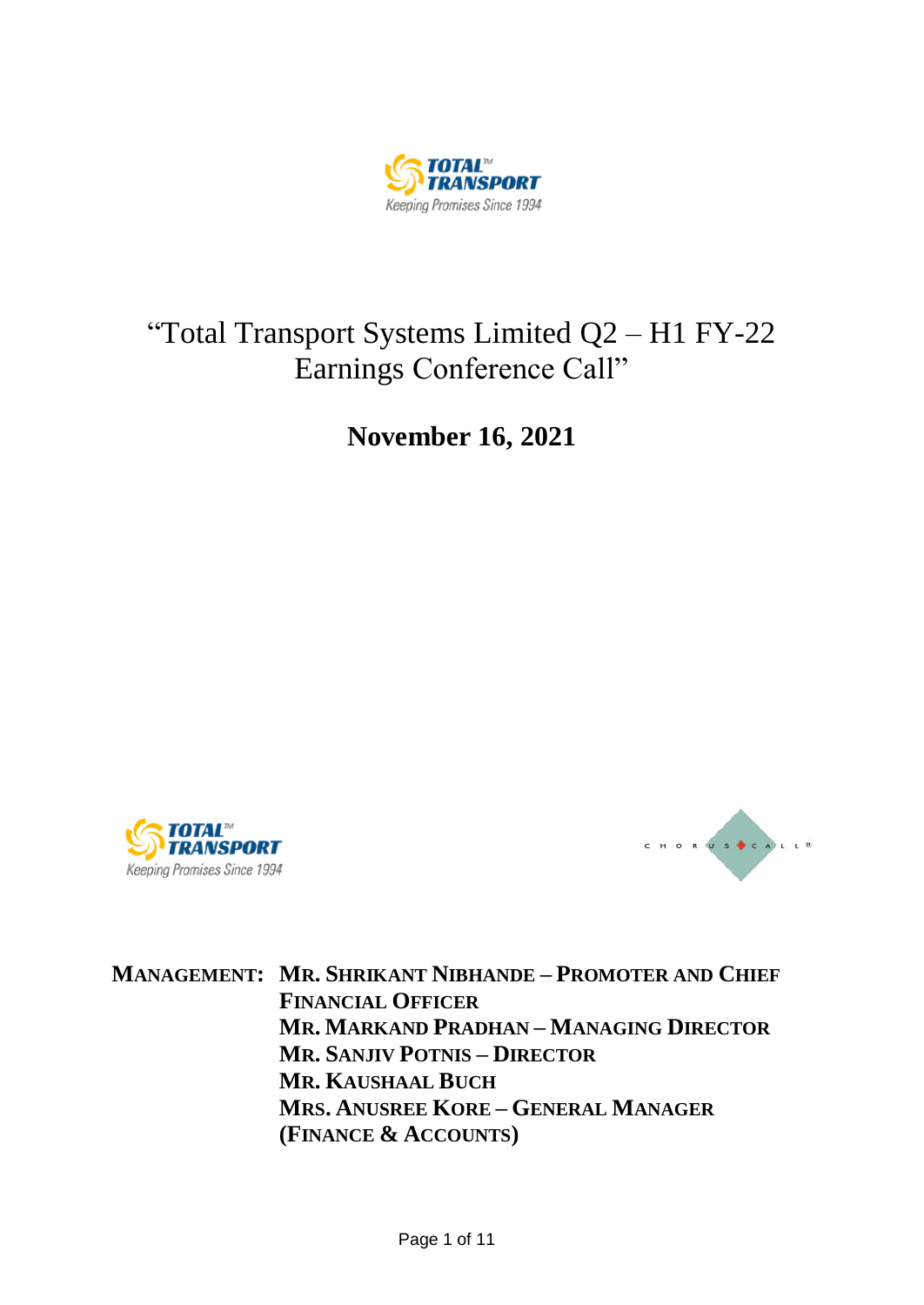

**Moderator:** Ladies and gentlemen, good day and welcome to the Q2 and H1 FY22 earnings conference call of Total Transport Systems Limited. This conference call may contain forward looking statements about the company, which are based on the beliefs, opinions, and expectations of the company as on date of this call. The statements are not the guarantees of future performance and involve risk and uncertainties that are difficult to predict.

> As a reminder, all participant lines will be in the listen only mode, and there will be an opportunity for you to ask questions after the presentation concludes. Should you need assistance during the conference call, please signal an operator by pressing "\*" then "0" on your touchtone phone. Please note that this conference is being recorded. I now hand the conference over to Mr. Srikant Nibandhe – Promoter and Chief Financial Officer, thank you and over to you sir.

**Srikant Nibhande:** Thank you, Madam. Good afternoon, everyone. I welcome you all a very warm welcome to Total Transport Systems Limited earnings conference call for the second quarter and half year ended 30<sup>th</sup> September 2021.

> We'd like to begin my express gratitude to you for all taking the time to join us today. On call with me, Mr. Makarand Pradhan, who is the Managing Director of the company, Mr. Sanjiv Potnis, another the Director of the company, Mr. Kaushaal Buch of the company and Mrs. Anushree Kore, she is a General Manager (Finance and Accounts) and of course, Ms. Savli, who is from the Bridge IR our Investor Relations team.

> Since this is our maiden earnings conference call, I would like to share a brief overview of our company and its recent development before we get into the business and financial performance. We started business way back in 1994, as Total Transport and now Total Transport Systems Limited is a well-established company in India's cargo freight forwarding and logistics market.

> Through our robust network of international partners worldwide, the company has made a strong foothold in the logistics market in India. TTSL specializes in logistics business, keeping a focus on our core business activity namely consolidation of export cargo, which is a well-known as an LCL shipment, a deconsolidation of import cargoes, full container loads and air freight from India to worldwide destinations.

> As a non-vessel operating common carrier, which is called NVOCC, the Company's consolidation shipping is rated among the top customers of almost all leading shipping lines operating within this region. The reputation has ensured the company's competitive rates and space with the major liners for the consolidation shipments on a regular basis. The Company is specialized in the business of the air freight, FCL, LCL, both imports as well as exports.

> TTSL has substantial market share in India's LCL segment, which is close to around 12% and company is one of the market leaders in cargo consolidation. In addition to these services Total continues to focus on timely delivery, diversification of service portfolios, like some custom clearance, transportation, and all allied services, sustaining long-term relationship with the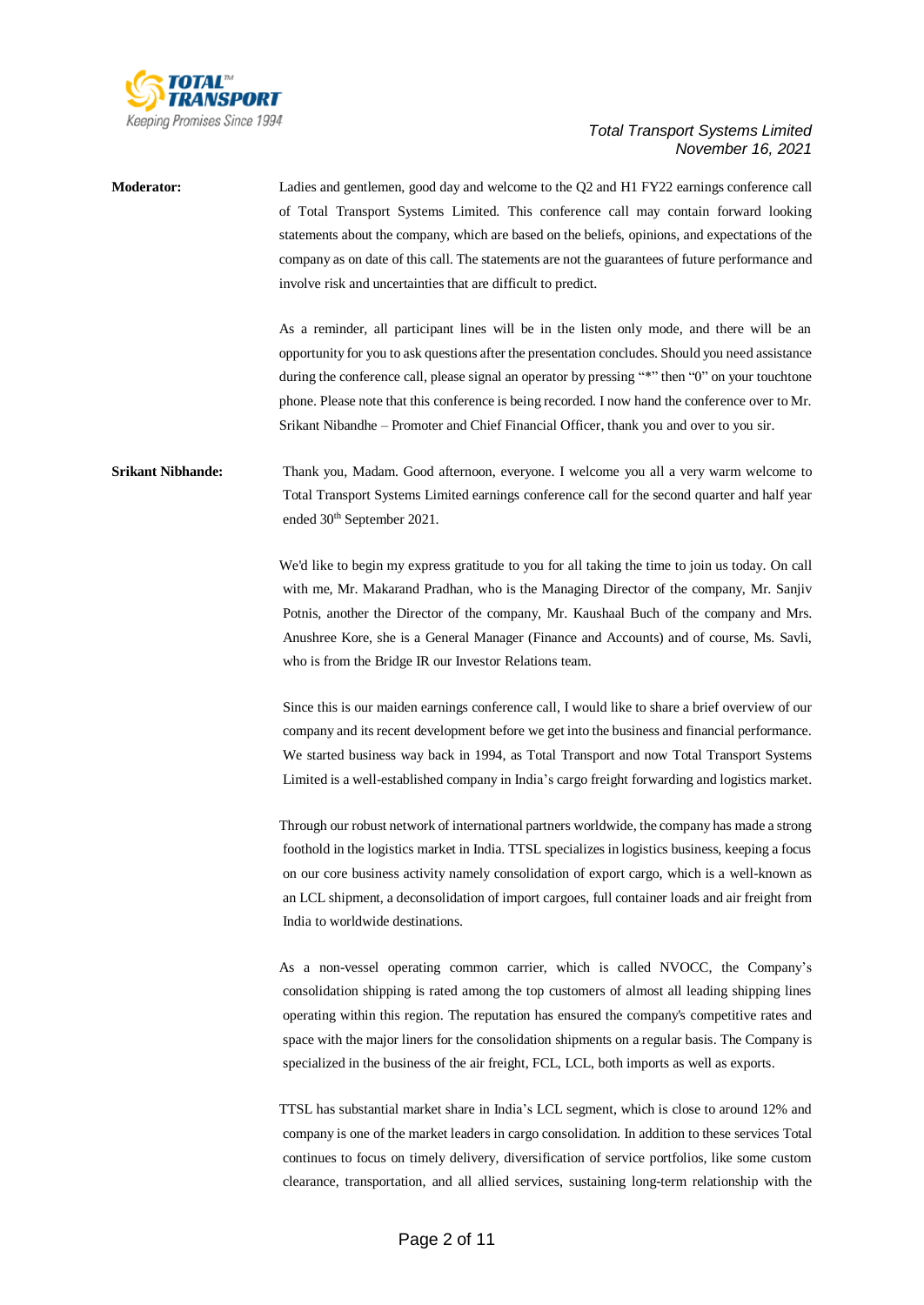

clients and extending the value-added services over and above our normal logistics business. The company is equipped with the Multi-Modal Transport operator license from the Government of India Ministry of Shipping. It is also registered with the Federal Maritime Commission, which is called FMC in the USA, which is known as the FMC license. This license helps Company's scale new business and geographic.

The effort has enabled the company win long running contracts, as well as more shipments in the industry as among the best group age traffic in and out from India. Moreover the company keeps its position in leverage, the changing trends in the logistics industry, because widely now we are into more on the software support, offering various products to the esteemed customers like app, then regularizing their shipment, reports every now and then, and almost we are representing the fifth largest consolidators network, I Cargo Alliance having 166 offices in 89 countries.

Company has another subsidiary which is called One World Logistics Private Limited and which is popularly known brand name as Abhilaya, is a established Company in Indian logistics industry, mainly in the last mile delivery. Through robust network and wide geographical reach we are present in more than 12 states across India. The company has built a sustainable growing logistics business of last mile delivery. One World is a thorough and well-structured corporate governance and management structure with senior management through managers, supervisors, delivery associates. The company caters to a wide range of business across India. Since October 2018 the company started last mile delivery with Amazon, Flipkart, FedEx, SpiceJet and JioMart. Very soon we are extending our services to another e-commerce pack.

We have various services offering in this last mile, Same day Delivery, Rural Mile, delivery in the stations of a tier-2, tier-1, tier-3 cities in India, e-commerce, support to our customers through Ruler B2B and whatnot. The company's wide reach and superior logistics capabilities helps it to provide end to end services. Such expertise and superior quality of services had led increase in the confidence in our clients.

I just want to update you with our recent development. For TTSL, our company has bagged a huge contract from Argentina for freight forwarding, it is one of the Argentina's largest industrial companies and it is 4,000 tonnes cargo, which is moving from various Indian ports. This contract for next 18 months we got it from various Indian ports to Argentina. We also being awarded as the LCL Consolidated of the year exports award from the Daily Shipping Times, which is, esteemed magazine in the shipping industry. Again, the LCL Consolidated of the year award in Gujarat Junction, which is among the most coveted logistics awards in Gujarat.

For One World we had signed a contract with Tata Cliq as well as Snapdeal in this last month for the last mile delivery business for the movement of their shipments from their warehouses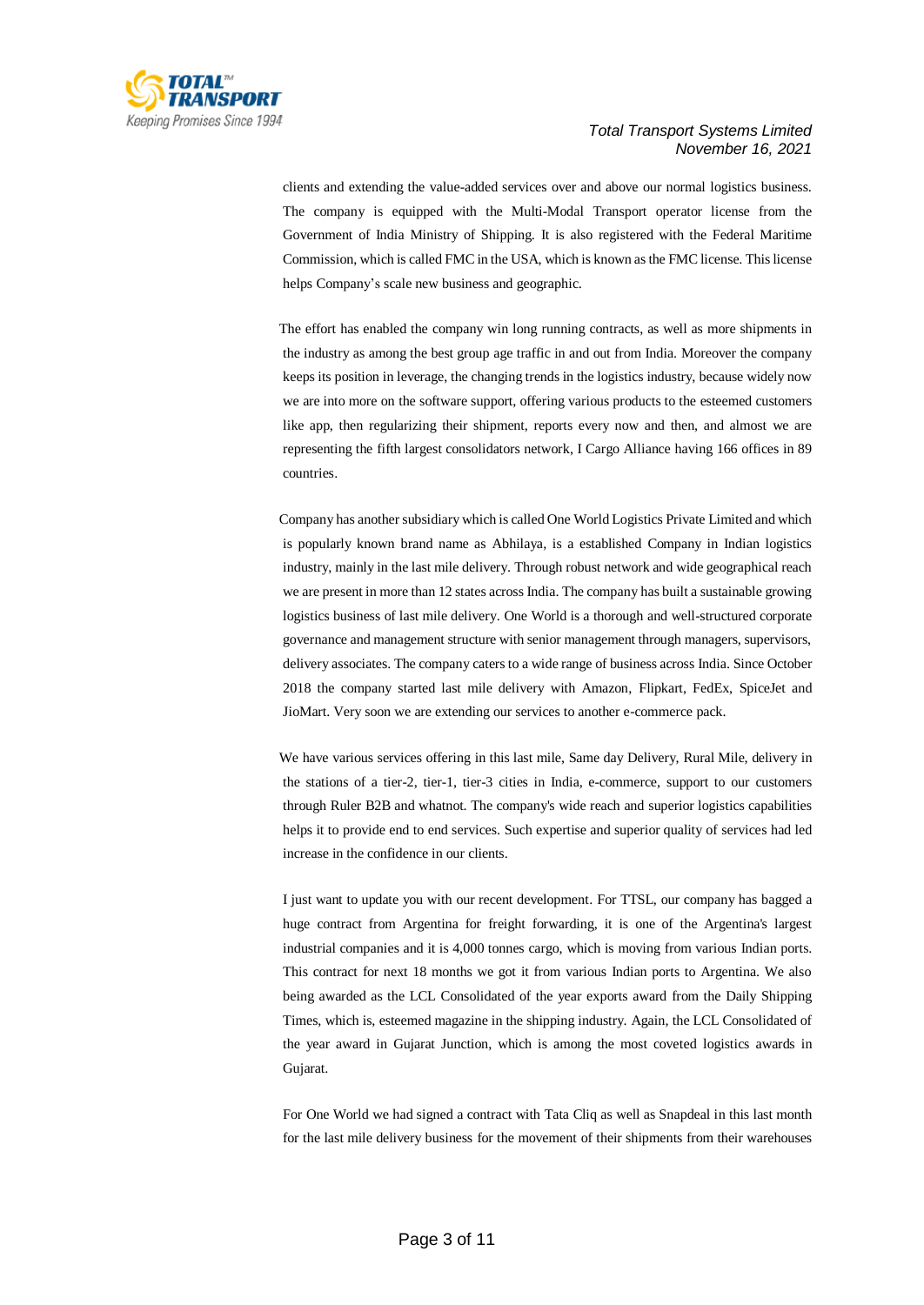

to the consignees doorstep and we are going to spread it on the pan India basis soon, we'll be covering more than thousand pin codes in coming next five to six months.

I'm also happy to share that recently we got the 50 new stations from Flipkart, name as ODS which is outsource delivery app, which we offered the total solutions to Flipkart having 331 pin codes across 12 states in India. Our shipment count is almost 85,000 shipments per day.

Now turning to the financial performances for the second quarter, for the Financial Year 2022, we reported Rs. 138.80 crores in revenue during FY22, a 114.64% year-on-year rise. Increased lineup freight rates as well as margins and more focus on FCL that isfull load container business compared to Q2 in FY2021 resulted in a higher growth in the revenues. Our EBITDA for the last quarter stands to Rs. 4.2 crores increasing 20.79% year-on-year. Increase in EBITDA, mainly due to the volume growth revenue greater is equivalent compared to the Q2 of FY21.The operating costs too got optimized during this increased volumes. EBITDA margin is 3.03% as compared to the 5.38% in Q2 in FY21. Our net profit during this quarter is Rs. 2.25 crores as against Rs. 2.71 crores in the second quarter of Financial Year '21. Net profit margin stood at 1.62%. EPS for this quarter is Rs.1.58. Half yearly for the Financial Year 2022, we reported to Rs. 241.51 crores in revenues during the Financial Year 2022, a 76.30% year-on-year rise. Growth has driven is mainly because of the high freight rates, as well as increase in our FCL and LCL volumes too. Our EBITDA margin for the period stands at Rs. 8.11 crores increasing 835.71% on year on the basis. Increase in EBITDA mainly due to the boost in the revenue built up is evident compared to the Quarter 2 of FY 21. Increase in the freight rates has resulted in increase in our selling rate and the operating cost too got optimized due to the high volumes and competitive operations. EBITDA margins is 3.36% an improvement of 416 bps. Our net profit during this half year is Rs. 4.68 crores as against a loss of Rs. 2.84 crores in the first half of Financial Year 2021. Net profit margins stood at 1.94% up by 401 bps. EPS for this period is 3.28.

This is all from my side and we are now open to take any questions and answers, the floor is open to ask us any questions or any clarity based needed from our side. Thank you.

**Moderator:** Thank you very much. We'll now begin the question-and-answer session. The first question is from the line of Sudhir B from Right Hand Consultancy. Please go ahead.

**Sudhir V:** My questions are like, if you see the Q2 revenue has grown up substantially, but EBITDA margin has gone down even compared to QoQ or even compared to YoY basis. What are the reason and what is the outlook in respect of second half of this current fiscal in terms of volume, top line, and margin growth, if you can share light on this?

**Shrikant Nibhande:** Thank you for your question, sir. Revenue has gone up mainly because freight rate has been increased by the shipping lines multifold. That's how we had no other option, but to increase our selling rates in the both LCL plus FCL. At the same time, our EBITDA margin we need to take it up the cost of this high freight trade, other allied costs. So that's how you see there is some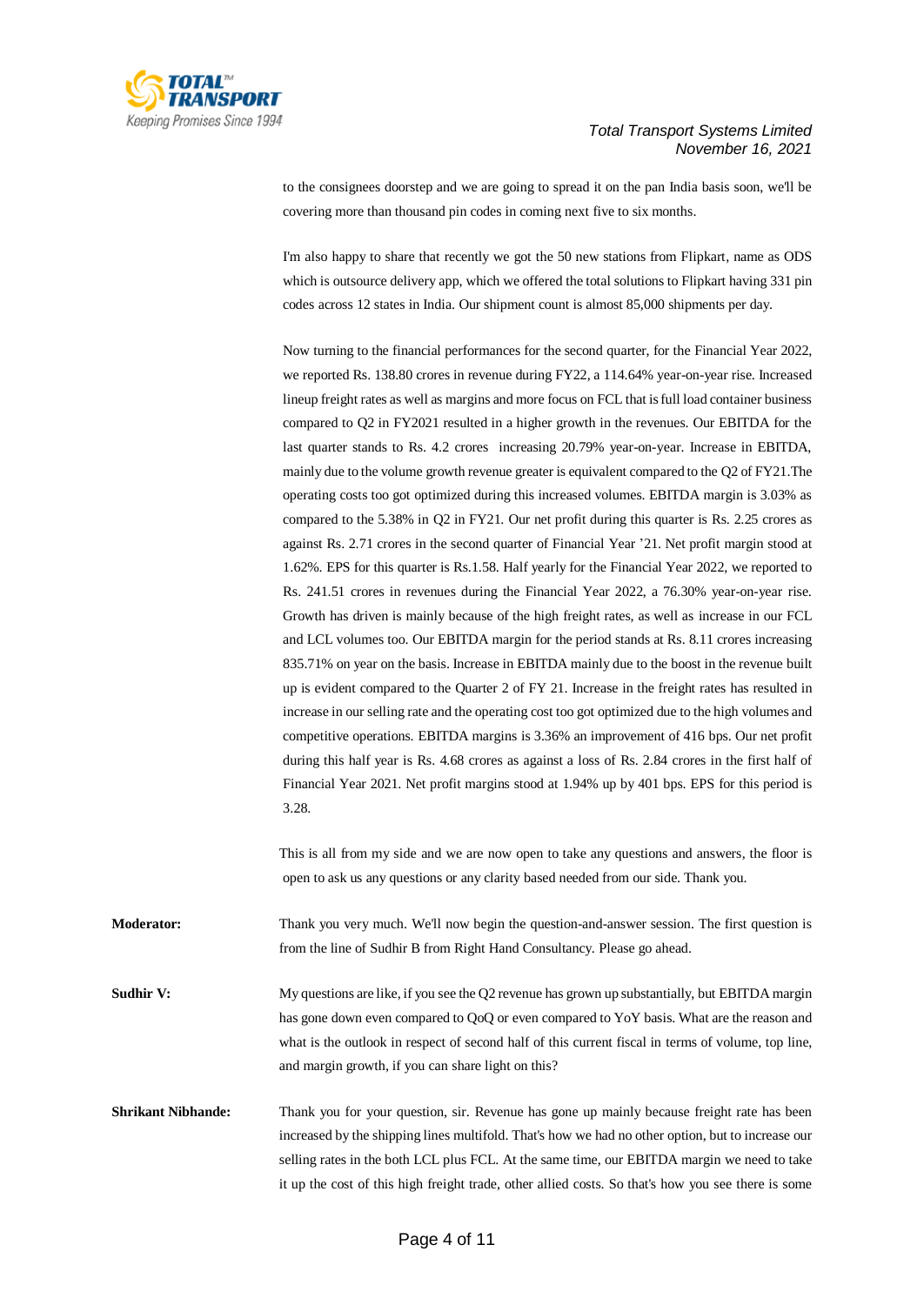

EBITDA margin has little drop compared to the last year, but we are very optimistic and the next six months, the volumes looks very promising and we'll be having more than, I believe the same results should be developed for the next six months because volumes are going up and we are taking more and more new customers. Next six months look promising for us now.

**Sudhir B:** So margin also will go correspondingly.

**Shrikant Nibhande:** Yes.

**Sudhir B:** Argentina, although you have talked about in your press release and your commentary, what is the amount that this order carries for the next 18 months? You have given the tonnage, then how it will result in increase in our top line.

**Shrikant Nibhande:** This contract is being handled by Director of the company business; Sanjiv Potnis I think he will be the right person to comment on this.

**Sanjiv Potnis:** Sorry, can you just repeat the question? It was a little garbled at the end.

**Sudhir B:** Yes. New order, which you have got from the Argentina that is supply of 4,000 MT per month, what is the amount, if you can quantify it?

**Sanjiv Potnis:** I think the billing should be close to about at least 330 to \$4,000 approximately per month. That is how much the revenue would be for that is close to about 2.5 crores I would say.

**Sudhir B:** And, so, lastly if you can throw light on the growth of Abhilaya logistic venture, which you have started two years back and now it is growing well. If you can throw light on it, on the growth path and growth trajectory going forward?

**Shrikant Nibhande:** This concept of last mile delivery business model we started two and half years back and with a good team what we got, really developed multifold in last two and a half years. Now we started with 30,000 shipments a month and this Diwali we did the 3 million shipments a month. Our major principals are Amazon and Flipkart, and Jio for we are doing at the moment. But as I said, we had already signed the agreements with Snapdeal, as well as Tata Cliq for the various other cities and pin codes. Our entire focus is that from presently, we are handling close to 292 pin codes in 14 states of the India and our capacity is to handle more than 4,000 pin codes. This marginal increase maybe by 20%, in our indirect costs, but this requires some funding or some money to be invested in this business, which we are now looking for or trying to approach with some private equity fund managers to if they have some interest to participate in our growth story. Abhilaya which is the app we will be developing the app which is under process and which we connect into a second stage is to connect into another three PL model, third party logistics, further step is to we may enter into the hyper-local market. These are other plans for the next coming two to three years, but we need to get some round of funding from some good people which we will give a good boost to increase our entire business in this industry.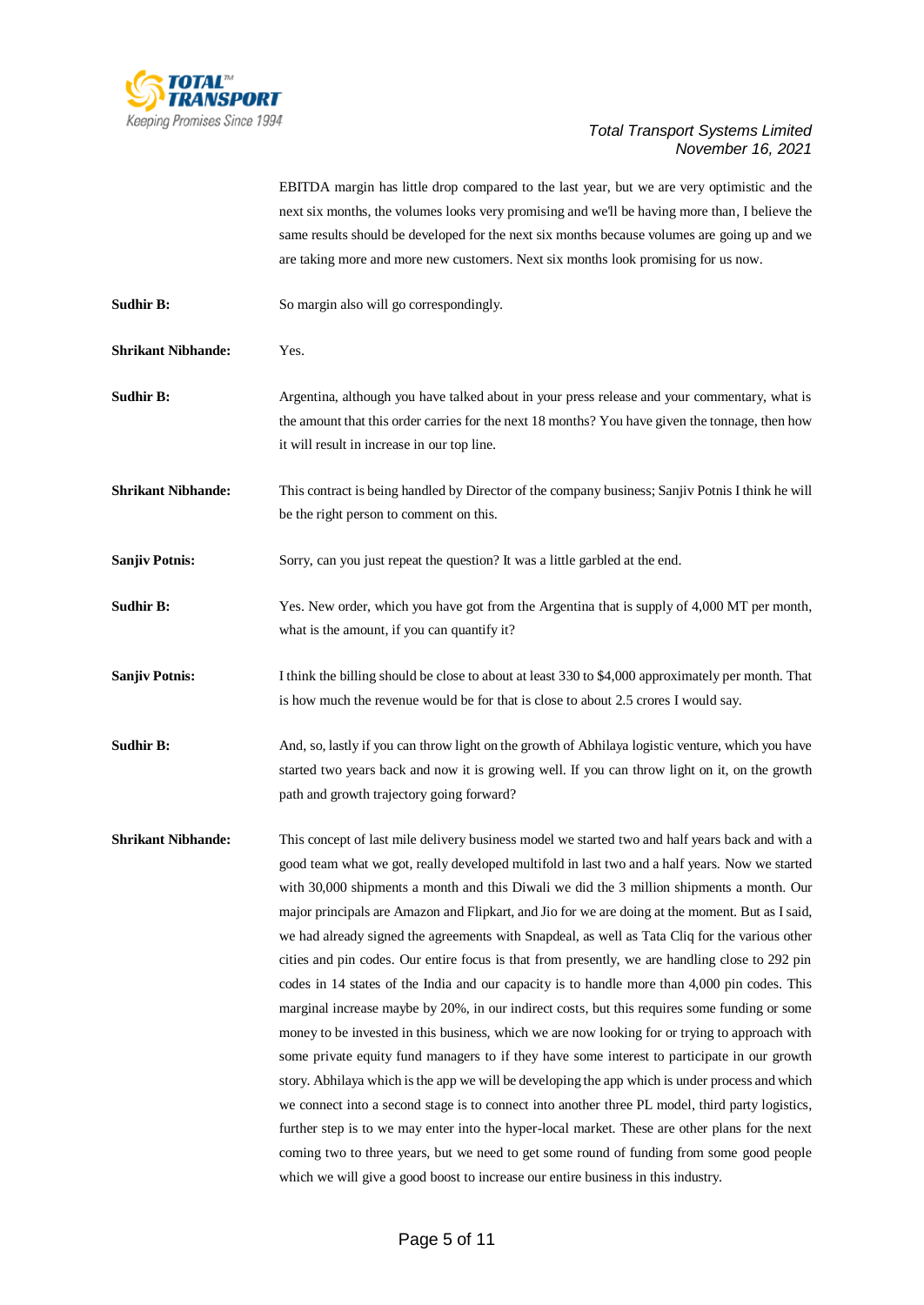

- **Sudhir V:** Right now we have, I think, around as per your investor presentation 70 SP, what are the plans to scale up in the next year?
- **Shrikant Nibhande:** 70 SPs, normally SPs are with the Amazon and Amazon now after this Diwali till December, they will open up some centers, which we are likely to get maybe another 8 to 10 centers on pan India business.
- **Sudhir V:** Oh, you're looking at maybe 100 SPs?
- **Shrikant Nibhande:** Yes, but it mainly depends on somebody has to vacate or somebody also has to create another center in different locations. Once we come to know their plans, then we can request them to give us some few centers. But our entire plan is to reach up to 100 centers probably by end of this financial year or early next year.
- **Moderator:** The next question is from the line of Rohan Mehta an individual investor. Please go ahead.
- **Rohan Mehta:** I just had a few questions. Firstly, One World logistics, since it's one of our new segments just wanted to ask your views about what the future growth plans might be around One World logistics and how it can be contributing to the business?
- **Shrikant Nibhande:** As you now already mentioned that we are majorly now in the last mile delivery business under One World. With this having some funds availability, we will be getting into more 3PL business activity which is Third Party Logistics, warehousing and distribution and transportation. Next step we will be focusing certain cities where we do hyper-local activity, which we sale this groceries and pharma, then other day-to-day requirements within a radius of 5 to 7 kms. So, these are the three business activities which we have planned. And furthermore, once we create some more data with more exporters side or importers side which we can connect or which we have planned to connect the same activity into our traditional shipping and freight forwarding agency. So, the entire plan is pick up the cargo from the shipper warehouse, move it to the port, arrange for the clearances, ship out to the destination, do the clearance there and deliver it to the final consignee. So, these are our business model which we are going to focus in coming years.
- **Rohan Mehta:** By when would the synergies from One World start showing in at the profit levels in our total business?
- **Shrikant Nibhande:** The profit margin in this last mile delivery business is very thin, but we need to achieve certain volumes to generate certain profits. Once we I believe cross more than 5 million shipments, I think we should have some decent profitability on the PBT level and these other allied activities which we have planned like 3PL or transportation, it should give more boost to our traditional business in total transport.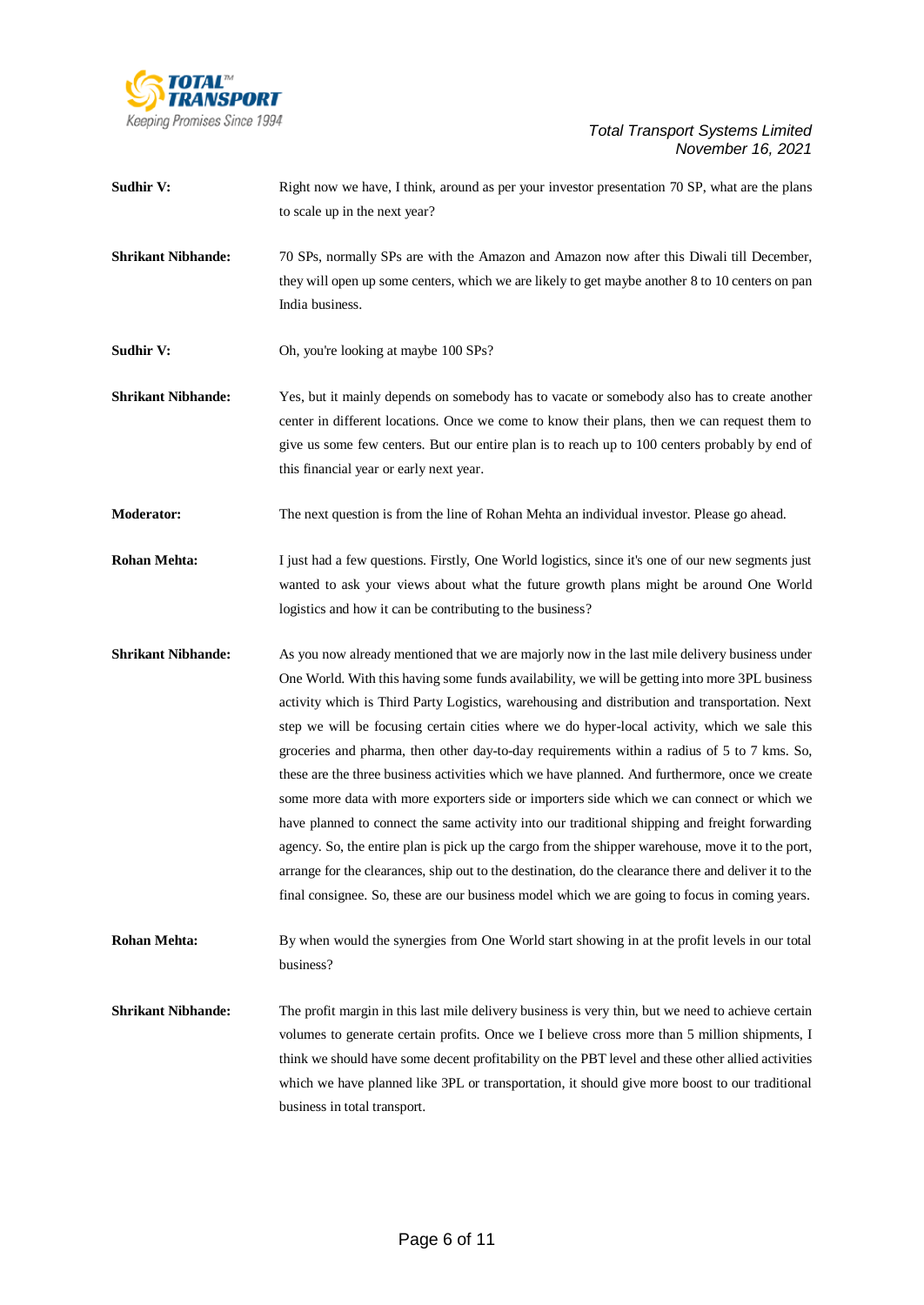

- **Rohan Mehta:** For the last mile delivery, would the company have a separate team dedicated for that or would it be managed by the same existing team? How would we target or strike a deal with the potential partners?
- **Shrikant Nibhande:** We have a total dedicated team of almost 32 people, and we have a CEO and other down below the entire organization structure is there. How do we approach the customers is now since we have been with Amazon, Flipkart for past two and a half years? And we have been ranked one of the top performer with them. Our average performance comes to 97% with their statistics which is supposed to be the best in the industry. So, that's how the whole entry into their other entities like Snapdeal or maybe other companies like Bewakoof.com or Purple or even we have some good opening up with Tata Cliq. So, they are trying to turn on last mile delivery and some pilots run in different cities. So, it's like word is spreading for our services with known resource services, it's known people. That's how we are getting an opportunity to get more business.
- **Rohan Mehta:** CP World, I believe it's another subsidiary. So, what is CP World's contribution to the total business? What share of revenue would CP World be contributing to the total revenue?
- **Shrikant Nibhande:** CP World is a subsidiary of Total Transport, but since last two years we are not doing any business in CP World. We had one of the biggest shipper account, before pandemic we used to carry, but since this Corona and lockdown started, they have stopped their experts. Subsequently, we are not doing any business now in past 1.5-2 years in CP World. Our entire focus and entire business activity, all in Total Transport and last mile delivery in One World.
- **Rohan Mehta:** Out of the 70 odd FPs that we have, how many would be on rent and how many are owned by the company?
- **Shrikant Nibhande:** These all warehouses what we do for Amazon and Flipkart, the entire things are on the rented basis. We believe in the asset light model. We hire the small warehouse ranging between 300 square feet to 1000 plus square feet in a location suggested by the principals, Amazon, Flipkart and wherever the entire load comes every day to that business and after getting sorted out and doing all this labeling, marking, we deliver to the consignee's doorstep every day. So, we don't go in for buying our own warehouses or these things. This is entirely asset light model.
- **Rohan Mehta:** Sir, you spoke earlier about the other costs and freight costs which impacted our EBITDA level margins. So, do you expect the similar kind of costs in the next half year also and maybe the next year? What would be your guidance on the topline and EBITDA level margins for the full year and the next year?
- **Shrikant Nibhande:** The cost is more or less stagnant now. It has not been going up, except the major freight rates which is playing a huge role in our business. So, we expect to double up our turnover by end of this financial year. And subsequently, entire management team is working on some big contracts with some corporate companies. And hopefully if we happen to get that then next year it should be another beautiful year for us.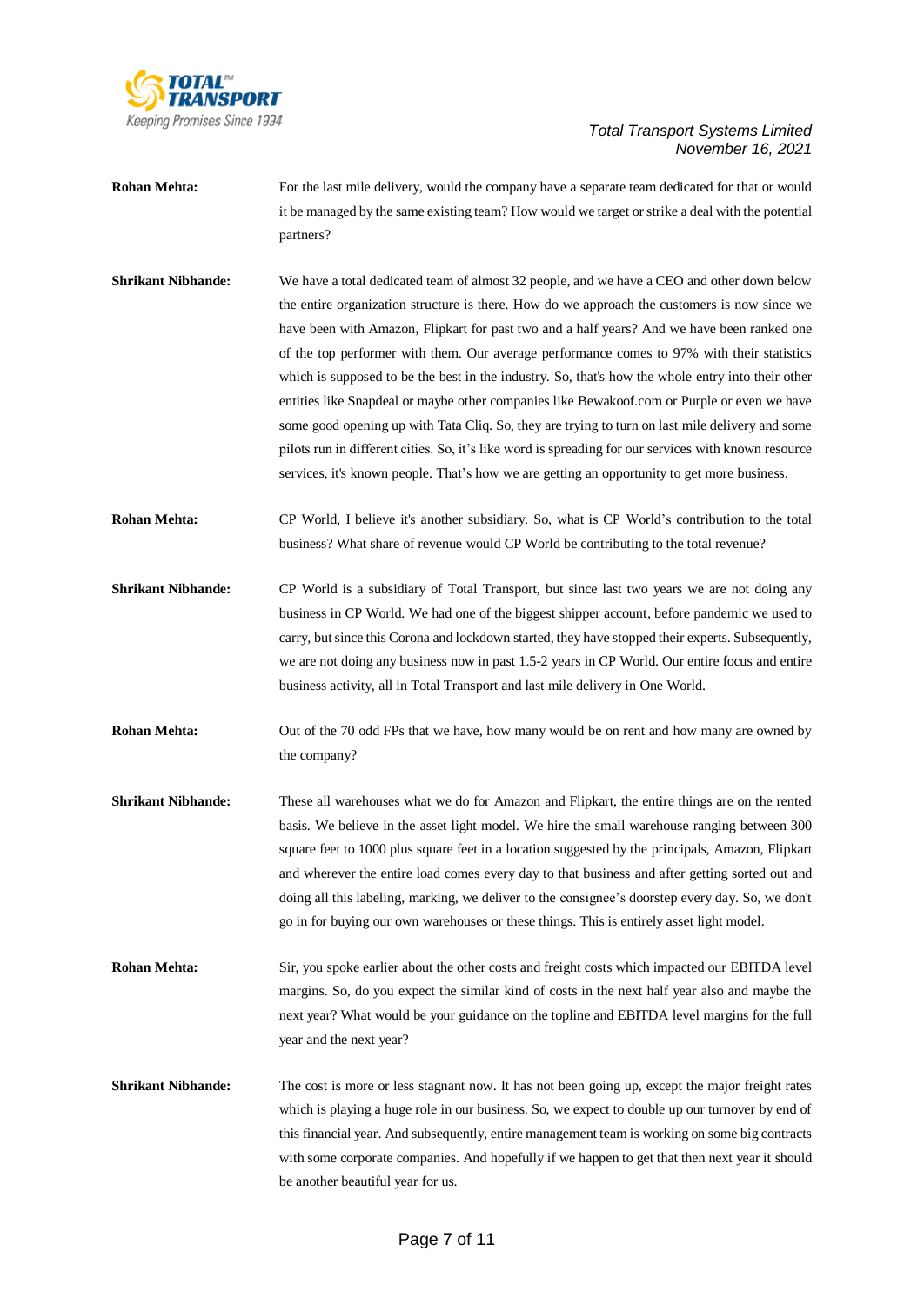

- **Rohan Mehta:** Right sir, definitely. Because already in H1 we see that total expenses if we see as a percent of sales they have decreased slightly. So, it's already going down. So, any measures are being taken for that or is it economies of scale kicking in wherein revenues increase so in general expense as a percentage of sales reduces?
- **Shrikant Nibhande:** In general the expenses toward the sales has reduced. Because of the lockdown people are not able to move out, so subsequently you can save on the other cost of operations.
- **Rohan Mehta:** Just my last question, working capital also has improved a fair bit between March and September. That also have any measures specifically been taken and can we expect similar level of working capital days for the next half year as well?
- **Shrikant Nibhande:** Mainly because this one, when the Corona thing started way back in 2020 March and subsequently government declared a lockdown, we the entire management and our other key personnel had decided that we should be very strict on the credit terms and credit timeline with the customers because it was a great fear on everybody's mind, and you never know what is going to happen. So, what was the outstanding in the market we have to recover it fast. This was a very thoughtful decision taken by our entire team. And we become very strict on the credit lines and when the credit terms or credit days over, unless we get the money, we are taking some steps to hold on to shipment and all that. But subsequently the customers also they realized that unless they pay the money, they cannot move their cargoes in the industry. So, with this kind of thoughtful action by our management team and we were supported by our entire marketing people on pan India which has helped us to improve our working capital. That's how our working capital number of days has been drastically dropped by almost 20% to 25%. So, this is a very good time, we don't have to go to the bank or anybody, we didn't ask for any interest waivers, request to bank, and we could manage our cash flow very well.
- **Rohan Mehta:** Lastly, which would be our top 3 or 4 top clients that are fetching revenues for us, like in terms of revenue which are our top 3-4 clients if you could let us know.
- **Shrikant Nibhande:** We have with more than 15 to 20 customers who are giving us top two. I can send you the mail, if you wish to, explaining all the details which are the customers we are carrying the cargoes.
- **Moderator:** The next question is from the line of Aniket Redkar, an individual investor. Please go ahead.
- **Aniket Redkar:** As we can see there is an increase in the fixed asset by 15 lakhs. Has there been any additional purchase of an asset?
- **Shrikant Nibhande:** Yes, there is an additional purchase in the asset. We have bought another two trailers which we use for transportation of our empty containers. Furthermore, we are in the process of buying continuously some containers which we run between our short haul which is Nhava Sheva to Dubai and back or even Nhava Sheva to Singapore and back. So, that's how the whole asset building is happening now. And if you see the total asset per share is almost 55 lakh what we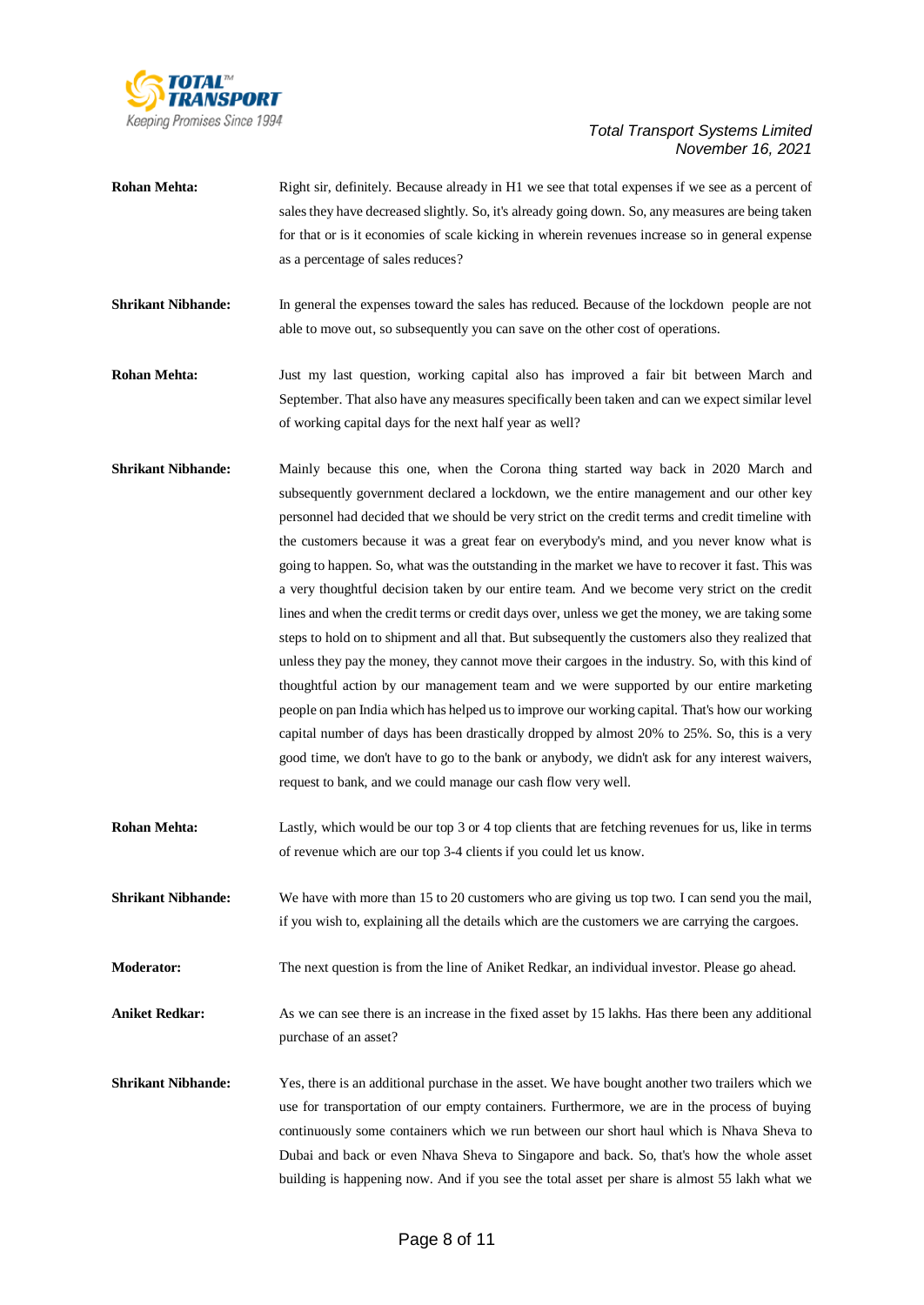

did and the reduction of assets by 7 lakhs and depreciation calculated on WDV method on the basis of that 32 lakhs, so net impact of 15 lakhs has been showing in the balance sheet.

**Aniket Redkar:** Despite the increase in the short-term and the long-term borrowing, our interest cost has reduced. So what is basically the main reason?

**Shrikant Nibhande:** The main reason is that we had a very good recovery which helped us lot of improvisation in the cash flow. Our credit line had reduced for almost 18 to 20 days which earlier was almost 70 days, now we are not going beyond 48 to 50 days. So, these improvisations now on these terms and strict on the credit has improved our cash flow as well as helped us a lot in the working capital. And with this kind of funds availability in our current accounts, our CC limits what we have from the bank has been unutilized for some time, so we could save some money on our interest back.

Aniket Redkar: Short term provision also increased by 5 crores from March 21<sup>st</sup>to this September end. So what led to this increase?

- **Shrikant Nibhande:** The is pure MIS provision which depends on the individual jobs and cost books in the next month which we consider in the provision.
- Aniket Redkar: As you declare a dividend this quarter, so do we now have any dividend policy in place, or do we plan to distribute regular dividend from this quarter?
- **Shrikant Nibhande:** I believe you must be aware we had declared the dividend already in this year. I hope you are aware.

**Aniket Redkar:** Yes.

**Shrikant Nibhande:** So, this is the first time we declared the dividend and our entire management and core team is very delighted that we could do something and payback something to our investors. After taking the first step, we are in the process of setting up some policy how we tackle in the coming years on the dividend. So, very soon we will finalize on our dividend policy and once it's done, definitely we will be sharing with you in some time.

Aniket Redkar: As we bag a huge contract from Argentina for freight forwarding, right?

**Shrikant Nibhande:** Right.

**Aniket Redkar:** So, isthere any other contract also in pipeline or any other opportunity you are looking in coming quarters?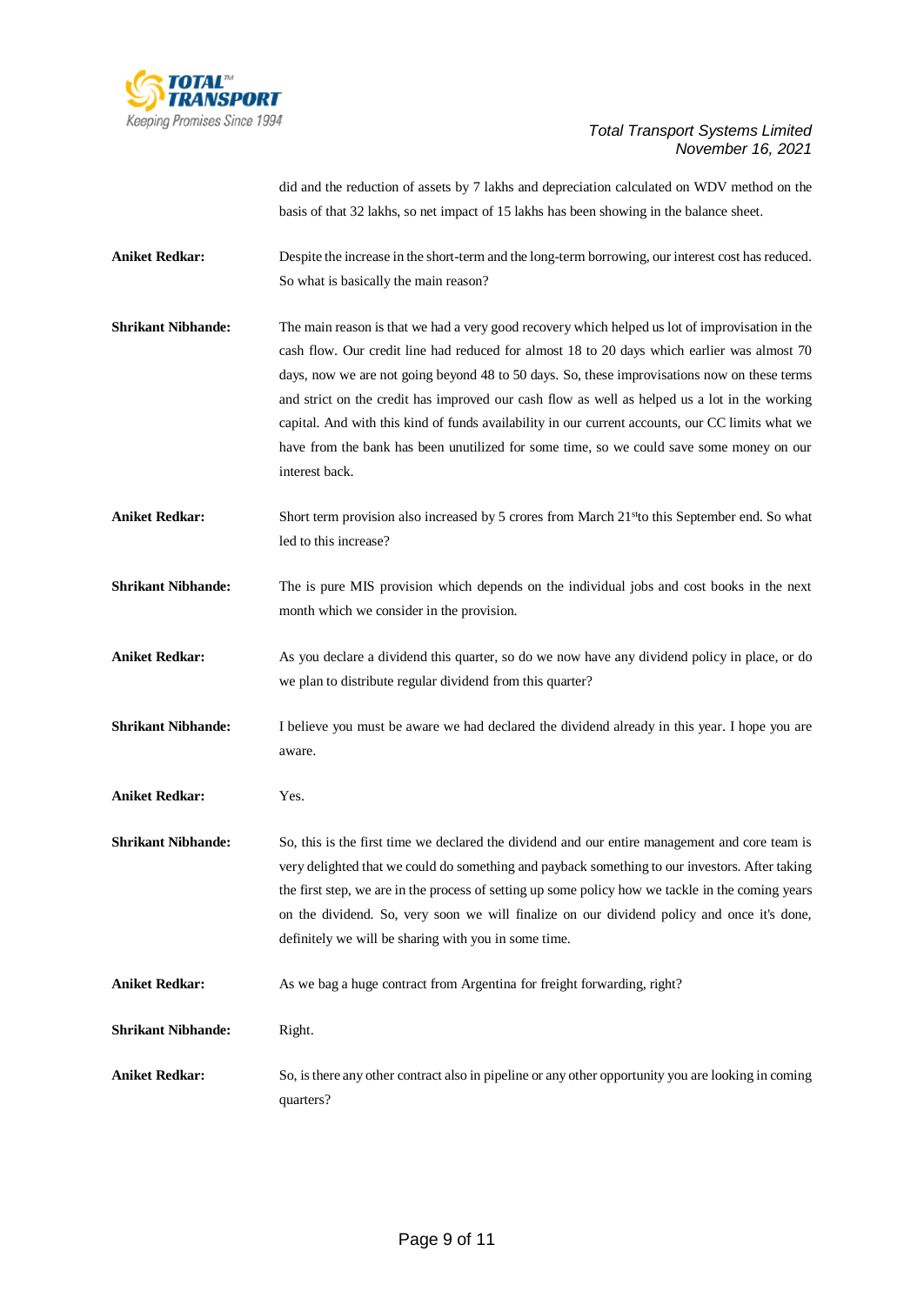

| <b>Shrikant Nibhande:</b> | Yes, the entire marketing team is working on the two power projects to be shipped to Saudi<br>Arabia and one is to Brazil. So, that entire process is on, and negotiations are going on with the<br>customers. Very soon probably we should get these contracts.                                                                                                                                                                                                                                                                                                                                                                                                                                                                                                                                                                                                                                                                          |
|---------------------------|-------------------------------------------------------------------------------------------------------------------------------------------------------------------------------------------------------------------------------------------------------------------------------------------------------------------------------------------------------------------------------------------------------------------------------------------------------------------------------------------------------------------------------------------------------------------------------------------------------------------------------------------------------------------------------------------------------------------------------------------------------------------------------------------------------------------------------------------------------------------------------------------------------------------------------------------|
| <b>Moderator:</b>         | The next question is from the line of Deepak Poddar from Sapphire Capital. Please go ahead.                                                                                                                                                                                                                                                                                                                                                                                                                                                                                                                                                                                                                                                                                                                                                                                                                                               |
| <b>Deepak Poddar:</b>     | Just wanted to understand you mentioned that you are looking at doubling the revenue base in<br>FY22. So, what did it exactly mean like F22 revenue doubling over FY21? Is that what you are<br>implying?                                                                                                                                                                                                                                                                                                                                                                                                                                                                                                                                                                                                                                                                                                                                 |
| <b>Shrikant Nibhande:</b> | Basically doubling up revenue has become the higher freight rates which being the freight rates<br>which most of the shipping lines have increased in multiple fold has pushed us to increase our<br>selling rate, both as LAL plus full load container freight forwarding business. So, that is one of<br>the major thing which has happened. Subsequently, we had increased our full load container<br>business module. So, with high freight rates and more number of shipments has resulted us to<br>more revenues and our turnover has gone up to almost double the size.                                                                                                                                                                                                                                                                                                                                                            |
| <b>Deepak Poddar:</b>     | And this is what we expect to continue, right? Like for example, FY21 we did about 300 crores<br>of top line. Now, because of all these changes in the higher freight and volume, you are expecting<br>600 crores top line FY22. Is that right?                                                                                                                                                                                                                                                                                                                                                                                                                                                                                                                                                                                                                                                                                           |
| <b>Shrikant Nibhande:</b> | I believe with God's grace and everybody's support and the market movements, it should be<br>touching close to our entire with consolidated turnover should be between around crores.                                                                                                                                                                                                                                                                                                                                                                                                                                                                                                                                                                                                                                                                                                                                                     |
| <b>Deepak Poddar:</b>     | When are we expecting to get some operating leverage advantage, because as your volume<br>increases your margins at low single digit is still at the lower end of the industry level. So, do<br>you expect that anytime soon and what's the vision on that? Any double-digit kind of EBITDA<br>margin that we can achieve because of the advantage we might get because of operating leverage<br>as we scale up the operations?                                                                                                                                                                                                                                                                                                                                                                                                                                                                                                           |
| <b>Shrikant Nibhande:</b> | Basically the entire shipping industry, of course, leave apart the shipping lines major one, if you<br>see the entire freight forwarding and the logistics industry and the players for the consolidation<br>and deconsolidation, the whole industry players work around margin levels between 4% to 6%.<br>With this higher freight rates and higher margins in various destinations or some other routes,<br>has helped us to the increase in our margins close to more than around 8% or 9%. As everybody's<br>trying to push it for the double digits, but it's very hard to go in for a double digits because the<br>entire industry norms is, I won't say, but it's almost 10% is the maximum what can be achieved.<br>But on the other hand when we are achieving the higher turnover the same margin levels, we<br>give the bigger PBT numbers or PAT numbers. So, at the bottom line we have a quite solid<br>figures coming up. |
| <b>Deepak Poddar:</b>     | That is a fair point but in terms of EBITDA margins this 3% to 4% EBITDA margin is<br>sustainable in our kind of business?                                                                                                                                                                                                                                                                                                                                                                                                                                                                                                                                                                                                                                                                                                                                                                                                                |